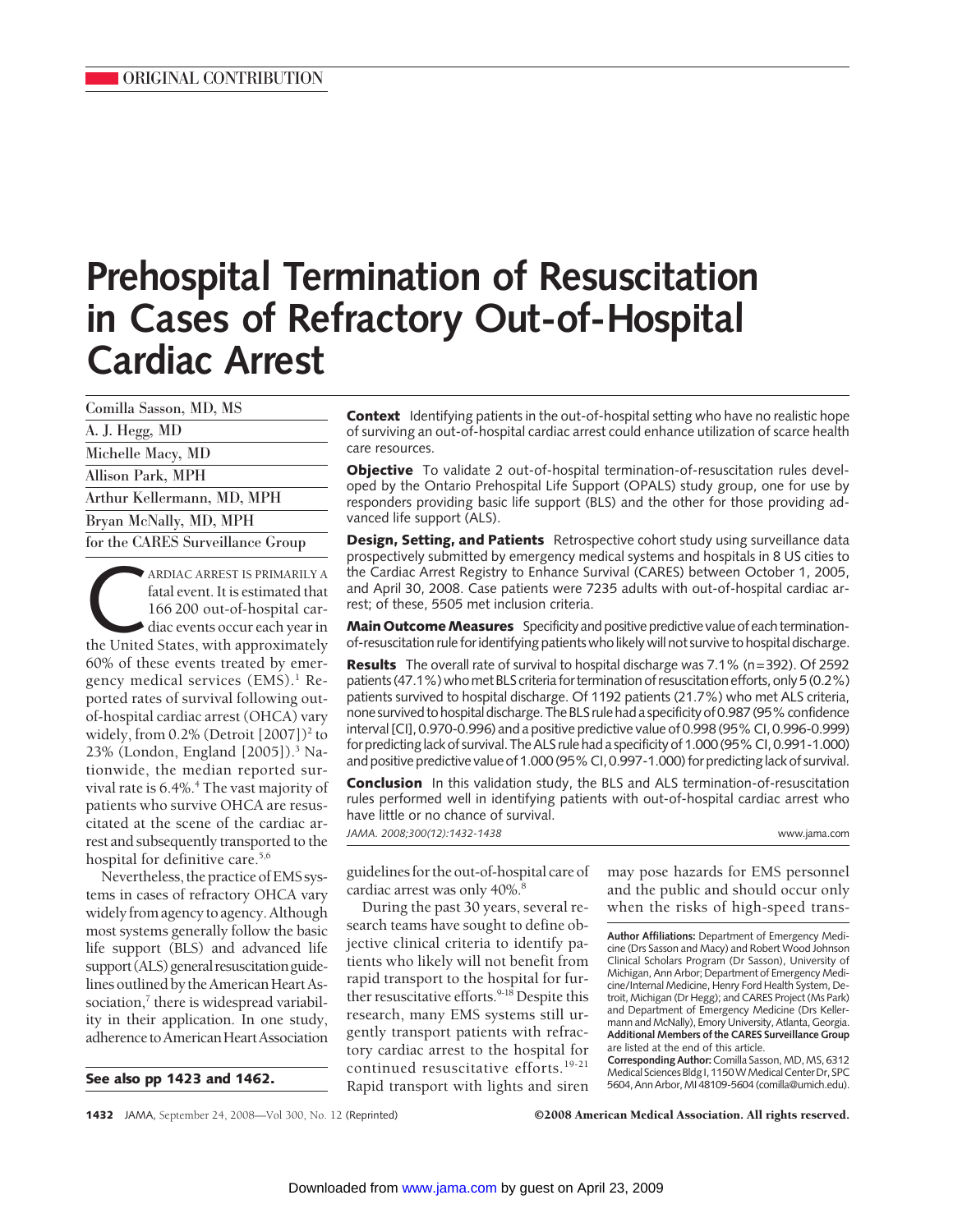port are justified by the potential benefits to the patient.<sup>22</sup>

The Ontario Prehospital Advanced Life Support (OPALS) study group has proposed 2 termination-of-resuscitation rules for EMS personnel. Both rules were derived from the OPALS group's large registry of cardiac arrest cases. One rule is intended for use by responders providing BLS who are equipped with an automated external defibrillator.<sup>17</sup> The other, more conservative rule, is intended for use by responders providing ALS.23 A patient must meet all of the criteria included in either rule to warrant termination of resuscitation in the out-of-hospital setting.

The BLS rule has 3 criteria, whereas the ALS rule adds 2 additional criteria (**BOX**). The BLS rule was derived from an initial cohort of 662 patients<sup>17</sup> and validated in a second cohort of 1240 patients.17,23,24 Of the 776 patients who met BLS criteria for termination of resuscitation efforts in the out-of-hospital setting, only 4 (0.5%) survived to hospital discharge. The researchers calculated that had the rule been in effect, nearly two-thirds of their patients with OHCA would have been pronounced dead in the out-of-hospital setting. Highspeed EMS transports of patients with cardiac arrest would have decreased from 100% of cases to 37.4%.17,23,24

The ALS rule was devised to reduce and ideally eliminate the small misclassification rate associated with the BLS rule and was derived from a cohort of 4673 patients.<sup>23</sup> Adding the 2 additional criteria—cardiac arrest not witnessed by a bystander and no bystanderadministered cardiopulmonary resuscitation (CPR)—reduced the misclassification rate to zero. No patient who met all 5 ALS criteria survived to hospital discharge.<sup>23</sup> The authors estimated that had this rule been applied, approximately 30% of their patients with OHCA would have been pronounced dead in the out-of-hospital setting, and emergency transports of patients with cardiac arrest would have been reduced from 100% of cases to 70%. Unlike the BLS rule, the ALS rule has not been validated in a second cohort of patients with cardiac arrest. Despite their respective names, it is important to note that either rule can be applied by ALS personnel or by BLS personnel equipped with an automated external defibrillator.

To independently assess the validity of the BLS and ALS rules for identifying individuals with refractory OHCA who likely will not benefit from rapid transport to a hospital for further attempts at resuscitation, we performed a retrospective cohort study based on data from a large, preexisting surveillance registry of 7235 cases of OHCA drawn from 8 US cities.

# **METHODS**

The data used in this analysis were obtained from the Cardiac Arrest Registry to Enhance Survival (CARES). This registry is designed to help local officials determine how well their community is performing in each link of the American Heart Association "chain of survival." Detailed information about this registry is published elsewhere.<sup>25</sup>

From October 1, 2005, to April 30, 2008, 8 cities submitted data to CARES: Anchorage, Alaska; metropolitan Atlanta, Georgia; Boston, Massachusetts; Raleigh, North Carolina; Cincinnati, Ohio; Columbus, Ohio; Austin, Texas; and Houston, Texas. Because metropolitan Atlanta was the first community to report data, a plurality (50.5%) of the cases in this analysis are from Georgia. Percentages of cases in the other states submitting data were 32.1% (Texas), 7.4% (Ohio), 4.8% (North Carolina), 3.1% (Massachusetts), and 2.1% (Alaska). The registry is designed to capture all cardiac arrest events in a defined geographic area (city or county) for which the 911 system was activated. Data analysts confirmed the capture of all cardiac arrest events at each city's 911 center monthly during the data review process.

All cases submitted to the registry during the study interval were eligible for inclusion. A cardiac arrest case was excluded if (1) EMS personnel determined that arrest was due to a noncardiac etiology (eg, trauma, electrocu-

# **Box. Basic Life Support and Advanced Life Support Termination-of-Resuscitation Rules**

## **Basic Life Support**

Event not witnessed by emergency medical services personnel

No automated external defibrillator used or manual shock applied in outof-hospital setting

No return of spontaneous circulation in out-of-hospital setting

#### **Advanced Life Support**

Event not witnessed by emergency medical services personnel

No automated external defibrillator used or manual shock applied in outof-hospital setting

No return of spontaneous circulation in out-of-hospital setting

Arrest not witnessed by bystander

No bystander-administered cardiopulmonary resuscitation

tion, drowning, or respiratory); (2) out-of-hospital resuscitation was not attempted based on local EMS protocols (eg, obvious signs of death such as rigor mortis, decomposition, lividity); or (3) the patient was younger than 16 years.

#### **Data Collection and Processing**

Eight US cities prospectively submitted data in accordance with the CARES user agreement. The registry collects and links a limited standard set of data elements from 3 sources: 911 call centers, EMS personnel, and receiving hospitals. It is designed to provide EMS system managers with a simple and standard way to identify cases of OHCA, measure key response-time intervals, document the delivery of important interventions, and ascertain outcomes. The registry uses a secure, Health Insurance Portability and Accountability Act–compliant Web site so that hospitals can report each patient's outcome, length of stay, and cerebral performance category (CPC) score at the time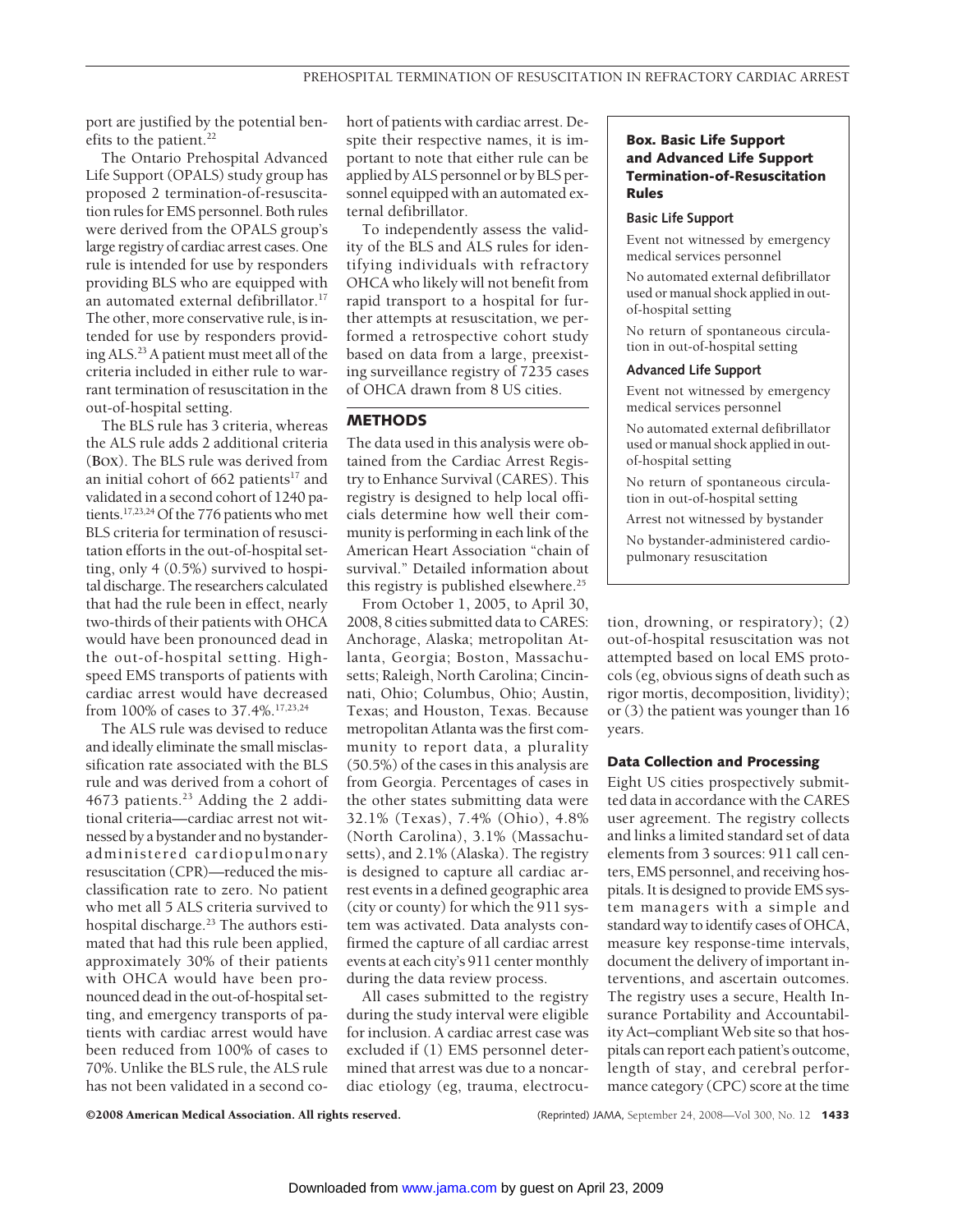of hospital discharge; the registry also complies with the Utstein criteria for cardiac arrest reporting.<sup>26</sup>

All submitted reports are reviewed by a data analyst. Once essential data elements pass this quality check, individual identifiers are stripped from the record and the case is permanently entered into the registry database. Once individual identifiers are removed, a case can be distinguished only on the basis of demographics (age, sex, and race/ ethnicity) and the location of the event. Race/ethnicity is determined by the patient, family, or EMS personnel. This information was collected to better characterize any potential disparities that may exist in rates of bystander-administered CPR, location and types of arrest, or survival to hospital discharge.

A data set containing all events submitted to the registry database between October 1, 2005, and April 30, 2008, was secured from the Sansio Corporation server, which hosts the database. The data set was provided in Excel (Microsoft, Redmond, Washington) and subsequently transferred to Stata version 10.0 (StataCorp, College Station, Texas) for statistical analysis.

#### **Data Analysis**

The main outcome measures were the specificity and positive predictive value of the BLS rule and the ALS rule for identifying patients with OHCA who likely would not survive to hospital discharge. We estimated the potential effect each rule would have on rates of out-of-hospital pronouncement of death and EMS transports if the rule had been implemented.

Descriptive statistics of the baseline population, including counts, means, and standard deviations, were calculated. The data set was used to calculate the sensitivity, specificity, positive predictive value, and negative predictive value of the BLS and ALS rules for identifying patients who likely will not survive to hospital discharge.

Consistent with previous studies, 17,24,27 we considered a misclassification rate of less than 1%asanacceptablecriterionfor a termination-of-resuscitation rule. Our

sample size of 1192 for the ALS rule provided more than 80% power (1-sided  $\alpha$  = .05) to detect a misclassification rate significantly lower than 1%; our sample size of 2592 for the BLS rule provided more than 90% power to detect that rate.

To determine the diagnostic accuracy of a decision rule, it must be compared against a gold standard. The gold standard in this study was survival to hospital discharge, as documented in hospital records. A sensitivity analysis was performed to exclude those patients not transported to the emergency department and for whom resuscitation efforts were terminated in the out-of-hospital setting as well as those patients whose clinical outcomes could not be determined.

## **Human Research Considerations**

The CARES database is a continuous quality-improvement tool and surveillance registry providing deidentified data to help local officials monitor and improve their provision of out-ofhospital emergency cardiac care. Every patient received the standard care available in his or her community, and no patient received an experimental intervention. In light of these safeguards, the institutional review boards of all participating sites approved this study and determined that this registry was exempt from the requirement to secure oral or written consent.<sup>28</sup>

# **RESULTS Main Study Results**

The full registry included 7235 cases collected from 19 EMS agencies and 111 hospitals located in 8 US cities. Of the 7235 cases, 406 were excluded because resuscitation was not attempted by paramedics, 1150 because the arrest was due to a noncardiac etiology, and 123 because the patients were younger than 16 years; an additional 51 were excluded because data documenting clinical outcome were missing. Therefore, a total of 5505 cardiac arrest cases met criteria for inclusion in the study. The overall rate of survival to hospital discharge of the remaining cases was 7.1% (n=392). A total of 947 (17.2%) were pronounced

dead in the out-of-hospital setting, based on local EMS agency protocols. **TABLE 1** displays the demographic, clinical, and EMS characteristics for the study sample.

The **FIGURE** summarizes the performance of the BLS and ALS terminationof-resuscitation rules in our study sample. The BLS rule would have recommended out-of-hospital termination of resuscitation in 2592 patients (47.1%). Seventy patients who met BLS criteria for termination of care in the out-of-hospital setting were resuscitated in the emergency department and admitted to the hospital, and 5 (0.2%) who met BLS criteria survived to hospital discharge. Four of these patients were documented as having a good CPC score (score of 1 on a scale of 1-5, where 1=good cerebral performance [conscious, alert, able to work and lead a normal life]; 2=moderate cerebral disability [conscious and able to function independently—dress, travel, prepare food—but may have hemiplegia, seizures, or permanent memory or mental changes]; 3= severe cerebral disability [conscious, dependent on others for daily support, functions only in an institution or at home with exceptional family support]; 4=coma or vegetative state; and 5=death) at the time of hospital discharge, and 1 had severe disability (CPC score of 3). If the BLS rule had been applied, EMS personnel would have terminated out-ofhospital resuscitation efforts in 1645 additional cases, increasing their rate of out-of-hospital pronouncement of death from 17% to 47%.

The more conservative ALS rule would have recommended out-of-hospital termination of resuscitation in 1192 cases (21.7%). Twenty-four of the patients who met ALS criteria for termination of care in the out-of-hospital setting were resuscitated in the emergency department, but none survived to hospital discharge. If the ALS rule been applied, EMS personnel would have terminated resuscitative efforts in 245 additional cases, increasing the rate of out-of-hospital pronouncement of death from 17% to 22%.

The BLS and ALS rules were both highly specific and had high positive

**1434** JAMA, September 24, 2008—Vol 300, No. 12 (Reprinted) ©2008 American Medical Association. All rights reserved.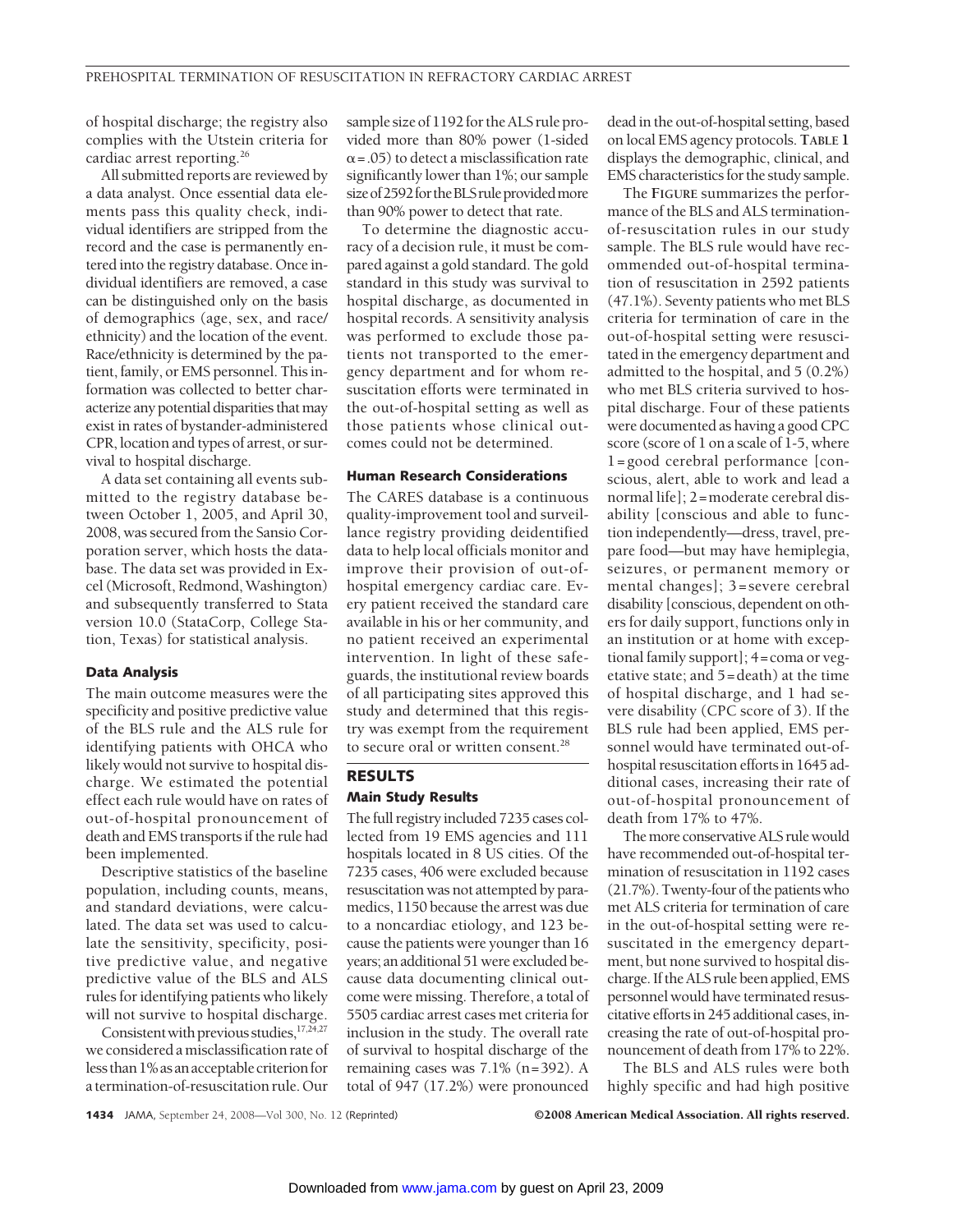predictive values (**TABLE 2**). A positive diagnostic result was considered to be fulfillment of all 3 BLS or all 5 ALS criteria. The rules performed well in predicting which patients would benefit from further efforts at resuscitation (specificity) and which would not (positive predictive value). In our study, the BLS rule misclassified 0.2% of cases; the ALS rule misclassified no cases.

## **Sensitivity Analyses**

In our study, 947 patients had resuscitation efforts terminated in the out-ofhospital setting based on local protocols. Of these patients,  $144 (15%)$  did not meet 1 ormore BLS criteria and 564 (59%) did notmeet 1 ormoreALS criteria. Excluding these 947 patients would not appreciably alter our results. The positive predictive value for the BLS rule would change from 0.998 (95% confidence interval [CI], 0.996-0.999) to 0.997 (95% CI, 0.993- 0.999). The positive predictive value for the ALS rule would change from 1.000 (95%CI, 0.997-1.000) to 1.000 (95%CI, 0.995-1.000).

Fifty-one patients who otherwise met inclusion criteria (0.2%) were lost to follow-up. Eighteen of these 51 patients would have met BLS rule criteria, and 9 would have met ALS rule criteria. If all of these patients had survived, the BLS rule would have misclassified a total of 23 patients (0.4%), and the ALS rule would have misclassified 9 (0.2%). However, under the assumption that the survival rate in these patients was similar to that of the overall study sample (ie, 7.1%), inclusion of these patients would not appreciably alter our findings.

# **COMMENT**

We sought to assess the usefulness of the BLS and ALS termination-of-resuscitation rules using data collected in 8 cities across the United States. We determined that both rules accurately identified patients with OHCA who were unlikely to benefit from rapid transport to the hospital for further attempts at resuscitation. Had either rule been used to guide decisions to cease resuscitative efforts in the out-of-hospital setting, EMS

systems could have substantially reduced the rate of emergency EMS transports without appreciably worsening the rate of cardiac arrest survival.

Given the choice, it is likely that many EMS medical directors and administrators would opt for the more conservative ALS rule, because that rule did not misclassify any survivors. However, adopting this rule would force some EMS systems to transport more patients than they currently do without ap-

preciably improving patients' odds of survival. Because receiving bystanderadministered CPR warrants transport under the ALS rule, EMS systems that offer dispatcher-assisted CPR would have to transport nearly every patient.

The BLS rule misclassified 5 survivors in our study, resulting in a positive predictive value of 99.8%. If the rule had been consistently applied in the cities reporting to our registry, it would produce a higher rate of out-of-

| <b>Table 1.</b> Characteristics of Patients With Out-of-Hospital Cardiac Arrest ( $N = 5505$ )                |             |  |  |  |  |
|---------------------------------------------------------------------------------------------------------------|-------------|--|--|--|--|
| Characteristic                                                                                                | No. (%)     |  |  |  |  |
| Age, mean (SD), $y(n = 5470)$                                                                                 | 64.4 (16.4) |  |  |  |  |
| Men ( $n = 5504$ )                                                                                            | 3286 (60.0) |  |  |  |  |
| Race ( $n = 5446$ )                                                                                           |             |  |  |  |  |
| White                                                                                                         | 1940 (35.6) |  |  |  |  |
| Black                                                                                                         | 1542 (28.3) |  |  |  |  |
| Unknown                                                                                                       | 1435 (26.3) |  |  |  |  |
| Other                                                                                                         | 529 (9.8)   |  |  |  |  |
| Location of arrest<br>Home                                                                                    | 3557 (64.6) |  |  |  |  |
| Nursing home/assisted living                                                                                  | 797 (14.5)  |  |  |  |  |
| Public building                                                                                               | 350 (6.3)   |  |  |  |  |
| Street/highway                                                                                                | 251(4.6)    |  |  |  |  |
| Other                                                                                                         | 550 (10.0)  |  |  |  |  |
| Type of initial rhythm ( $n = 5503$ )<br>Ventricular fibrillation/ventricular tachycardia                     | 1006 (18.3) |  |  |  |  |
| Unknown shockable rhythm                                                                                      | 294 (5.3)   |  |  |  |  |
| Unknown unshockable rhythm                                                                                    | 715 (13.0)  |  |  |  |  |
| Asystole                                                                                                      | 2486 (45.2) |  |  |  |  |
| Idioventricular/pulseless electrical activity                                                                 | 999 (18.2)  |  |  |  |  |
| Other                                                                                                         | 3(0.01)     |  |  |  |  |
| Arrest witnessed by<br>Bystander ( $n = 5501$ ) <sup>a</sup>                                                  | 2056 (37.4) |  |  |  |  |
| EMS/first responder (n = $5503$ ) <sup>b</sup>                                                                | 665 (12.1)  |  |  |  |  |
| CPR attempted by $(n = 5479)$<br><b>Bystander<sup>a</sup></b>                                                 | 1123 (20.5) |  |  |  |  |
| Medical provider not part of EMS/first responder team <sup>a,c</sup>                                          | 677 (12.4)  |  |  |  |  |
| Responding EMS personnel                                                                                      | 3657 (66.7) |  |  |  |  |
| Other                                                                                                         | 22(0.4)     |  |  |  |  |
| Return of spontaneous circulation in out-of-hospital setting (n = $5503$ ) <sup>b</sup>                       | 1687 (30.7) |  |  |  |  |
| Pronounced dead in out-of-hospital setting                                                                    | 947 (17.2)  |  |  |  |  |
| Survival                                                                                                      |             |  |  |  |  |
| To hospital admission                                                                                         | 1208 (21.9) |  |  |  |  |
| To hospital discharge                                                                                         | 392 (7.1)   |  |  |  |  |
| Discharged with good CPC score <sup>d</sup>                                                                   | 190 (3.5)   |  |  |  |  |
| Abbreviations: CPC, cerebral performance category; CPR, cardiopulmonary resuscitation; EMS, emergency medical |             |  |  |  |  |

services.<br><sup>a</sup>Criteria for advanced life support rule only.

b Criteria for basic life support as well as advanced life support rules.

cCardiac arrests in which CPR was initiated by medical personnel other than the EMS team/first responder were con-<br>sidered by stander-administered CPR in application of the termination-of-resuscitation criteria.

d Considered a score of 1 on a scale of 1-5, where 1 = good cerebral performance (conscious, alert, able to work and lead a normal life); 2 = moderate cerebral disability (conscious and able to function independently [dress, travel, pre-<br>pare food] but may have hemiplegia, seizures, or permanent memory or mental changes); 3 = severe cere ability (conscious, dependent on others for daily support, functions only in an institution or at home with exceptional family support); 4 = coma or vegetative state; and 5 = death.

©2008 American Medical Association. All rights reserved. (Reprinted) JAMA, September 24, 2008—Vol 300, No. 12 **1435**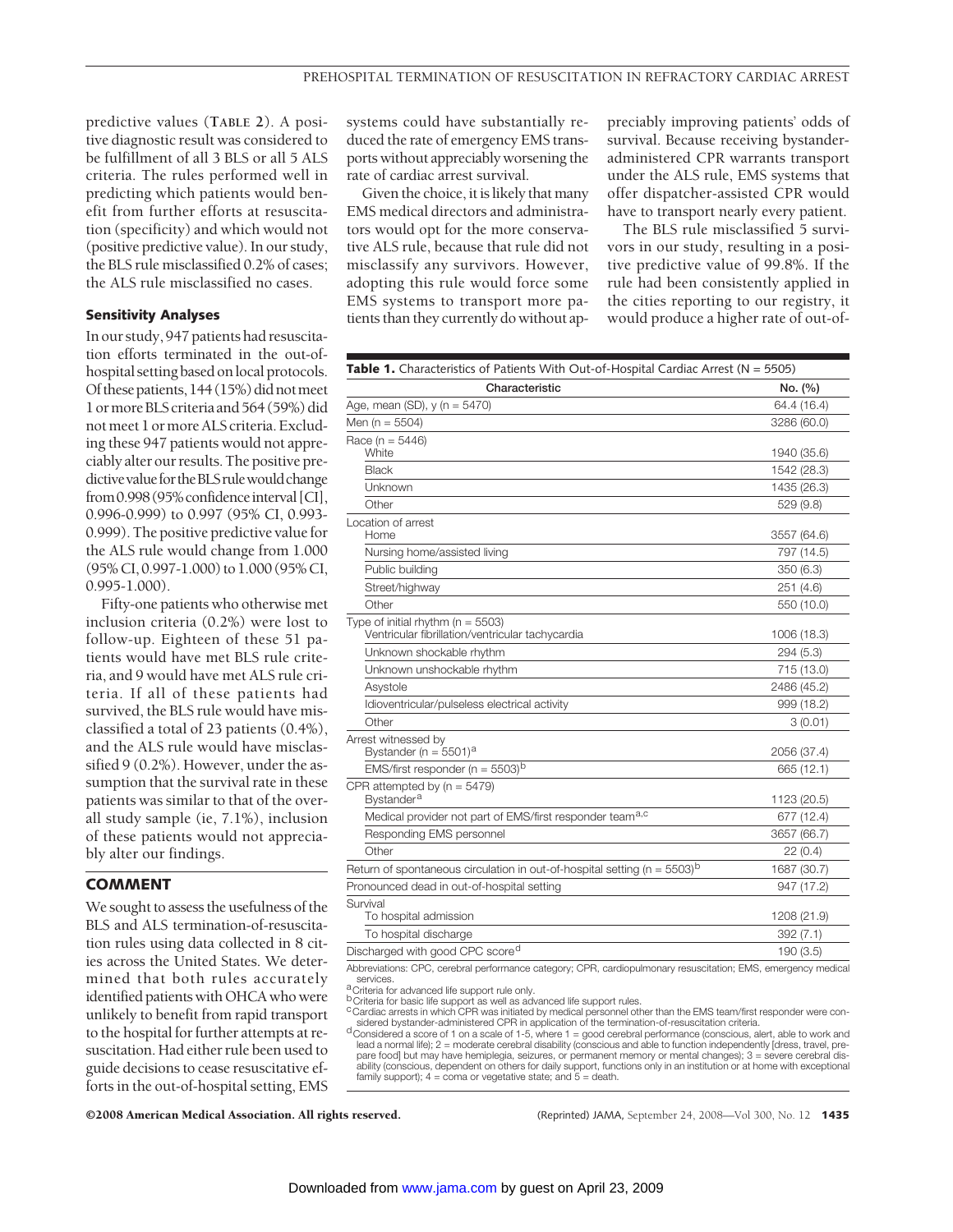hospital pronouncement of death (47.1%) than the ALS rule (21.7%). However, use of either rule would increase out-of-hospital pronouncement rates above the aggregate rate of 17.2% currently reported by the cities participating in the registry.

In a recent assessment of the BLS rule, researchers from Arizona<sup>29</sup> reported that applying the rule to 2180 cases of adult nontraumatic cardiac arrest would have produced a rate of out-of-hospital pronouncement of death of 54%, with a misclassification rate of 0.09%. A single patient who met criteria for termination of resuscitation was misclassified; this patient eventually survived to hospital discharge and had moderate cerebral disability (CPC score of 2). These findings

are similar to our findings and to those of the OPALS study group.<sup>24</sup>

National organizations such as the National Association of EMS Physicians and the American Heart Association have promoted guidelines that allow for termination of futile cardiac resuscitation efforts in the out-ofhospital setting. Both organizations recognize that rapid transport of patients who have little or no chance of survival poses risks and generates needless costs. However, reports published as recently as 2008 show that adherence to these guidelines is less than 50%.8,21,30 In a previous survey of EMS personnel, 40% of emergency medical technicians reported that they had provided resuscitation in situations in which they per-

**Figure.** Estimated Potential Outcomes Associated With Application of Basic Life Support (BLS) vs Advanced Life Support (ALS) Rules and Rates of Out-of-Hospital Termination of Resuscitation



sonally would not have wanted anything done.31 In the same study, almost a quarter of all respondents stated that current guidelines for termination of resuscitation are inadequate.

Without specific, evidence-based guidance, many EMS personnel probably err on the side of caution by rapidly transporting patients with refractory OHCA to the hospital. However, rapid transport of patients with lights and siren, while EMS personnel are attempting cardiac resuscitation in the back of the moving vehicle, may pose risks to the personnel. In addition to the risk of injury from motor vehicle crashes or vehicle-pedestrian collisions, this practice may increase the risk of occupational exposure to contaminated blood and body secretions.32

The decision to transport a patient with refractory cardiac arrest for additional efforts at the hospital entails substantial costs. These transports remove ambulance units from service for an extended period, limiting availability of EMS resources to other community members with treatable medical emergencies.Moreover, the arrival of a patient with cardiac arrest affects the workflow of the receiving emergency department, typically resulting in nurses, technicians, and physicians leaving the bedsides of other patients to engage in resuscitation efforts.33 If the emergency department staff initially succeed at resuscitating the patient, in most cases it is still unlikely that the patient will survive and leave the hospital with good neurologic status.

Our study has several limitations. First, we used a multicommunity cardiac arrest registry in which case information was collected prospectively,

services.

AED indicates automated external defibrillator; CPR, cardiopulmonary resuscitation; EMS, emergency medical

Table 2. Survival to Hospital Discharge Among Patients Meeting Criteria for the Basic Life Support (BLS) vs Advanced Life Support (ALS) Termination-of-Resuscitation Rules

|                       | Died | Survived | Sensitivity (95% CI)   | Specificity (95% CI) | <b>PPV (95% CI)</b>    | <b>NPV (95% CI)</b>    |
|-----------------------|------|----------|------------------------|----------------------|------------------------|------------------------|
| <b>BLS</b> rule       |      |          |                        |                      |                        |                        |
| Met 3/3 criteria      | 2587 | $5^-$    | $0.506(0.492 - 0.520)$ | 0.987 (0.970-0.996)  | $0.998(0.996 - 0.999)$ | 0.133 (0.121-0.146)    |
| Did not meet criteria | 2526 | $387 -$  |                        |                      |                        |                        |
| ALS rule              |      |          |                        |                      |                        |                        |
| Met 5/5 criteria      | 1192 | _ ∪ —    | $0.233(0.222 - 0.245)$ | 1.000 (0.991-1.000)  | 1.000 (0.997-1.000)    | $0.091(0.083 - 0.100)$ |
| Did not meet criteria | 3921 | $392 -$  |                        |                      |                        |                        |

Abbreviations: CI, confidence interval; NPV, negative predictive value; PPV, positive predictive value.

**1436** JAMA, September 24, 2008—Vol 300, No. 12 (Reprinted) ©2008 American Medical Association. All rights reserved.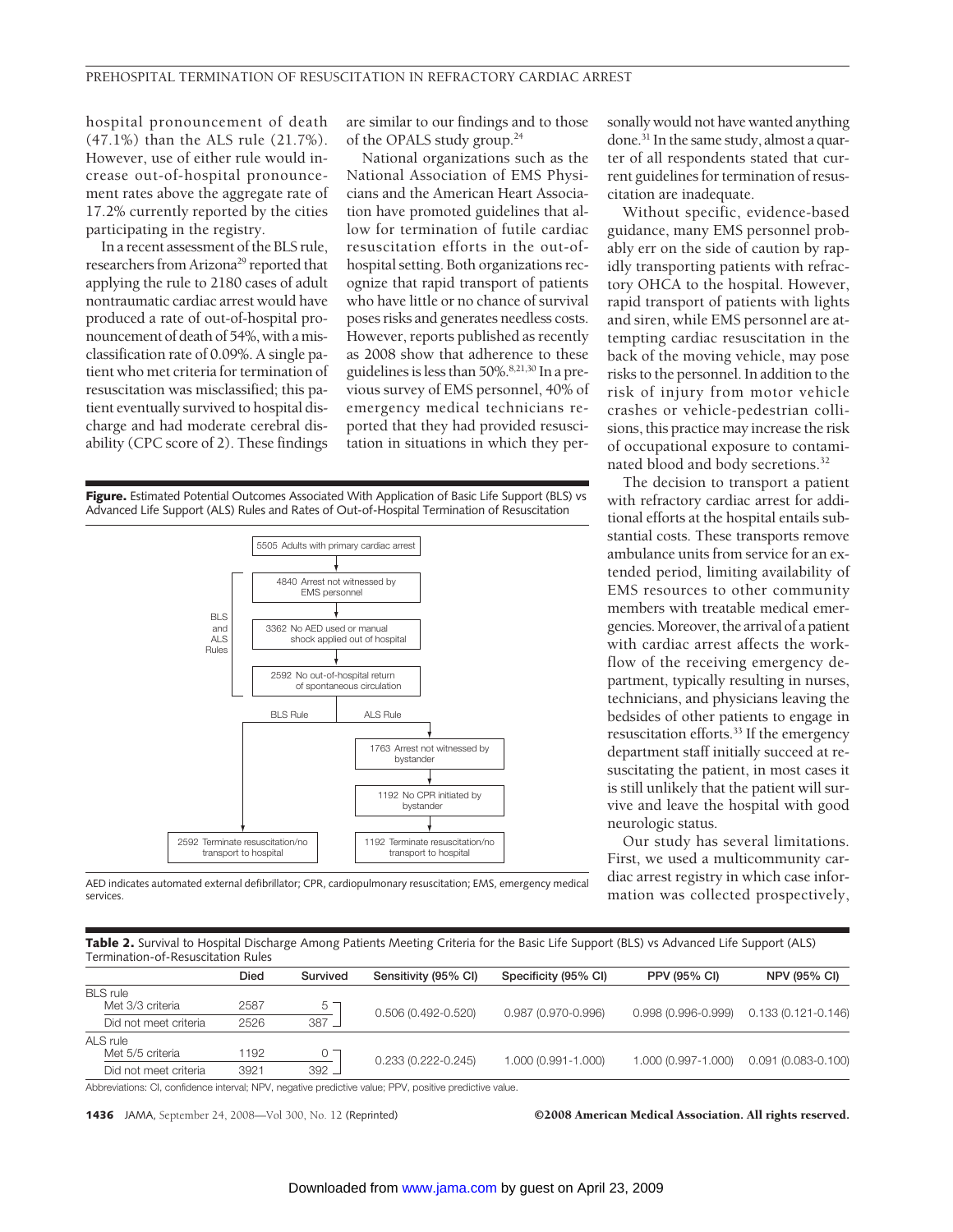based on the Utstein criteria for standardized reporting of OHCA. However, because the CARES database decouples the data set from any individual identifiers, we were unable to access the original patient records to determine what factors, if any, contributed to the outcomes of the 5 patients (0.2%) who survived to hospital discharge despite meeting all 3 BLS criteria for termination of resuscitation. Nevertheless, with these cases included, the BLS rule had a positive predictive value of 99.8% for predicting lack of survival, which is within the acceptable range used by medical ethicists for defining futility. $27$ 

Second, although our registrybased data set included cases from 8 different US cities, half of all cases were submitted by EMS systems operating in metropolitan Atlanta, Georgia. It is therefore possible that our findings might not be generalizable to other parts of the United States. However, the BLS and ALS termination-of-resuscitation rules both performed as well with our registry data set as they did with cases collected in Ontario and Arizona.

Third, neither the BLS rule nor the ALS rule consider patient age, the existence of comorbid or terminal conditions, collapse-to-treatment intervals, or the length of time a resuscitation effort is pursued before it is determined futile. These variables were filtered out in the statistical process that derived each rule. Research has shown that age alone is a weak predictor of survival.34 Collapse-to-treatment intervals are important but are difficult for bystanders to estimate accurately.<sup>9,35,36</sup> One guideline recommends 20 to 30 minutes of aggressive out-of-hospital advanced cardiac life support before attempting to transport a patient with OHCA.<sup>9</sup> However, most other guidelines do not specify a time interval or the mandatory elements of an "adequate" resuscitation effort.

Once a clinical rule has been derived and validated, the next step is to assess its implementation. A prospective study is warranted to assess how well EMS systems implement either the BLS rule or the ALS rule in clinical practice. To succeed, this will require the understanding and commitment of EMS personnel, system administrators, and EMS physicians, as well as the support of the community. Because adoption of either protocol will shift more pronouncements of death from the hospital to the out-of-hospital setting, including homes, it will be advisable for EMS researchers to evaluate the potential psychological and emotional ramifications of this practice on EMS personnel and bystanders, including family members of the deceased. EMS systems that routinely cease unsuccessful cardiac resuscitation efforts in the out-of-hospital setting reportedly have not encountered problems.37,38 Findings from 2 studies have shown that many family members are grateful to be spared the additional ordeal of following their loved one to the emergency department when it is obvious that the patient has already died.39,40 Educating the public about the appropriateness of out-of-hospital termination of futile resuscitation efforts may also help manage the community's sometimes unrealistic expectations about the probability of surviving OHCA.<sup>41</sup> Moreover, EMS systems adopting a policy of out-of-hospital termination of resuscitation for the first time must ensure that certain logistical procedures are place, such as the proper procedures to follow in pronouncing death and how EMS personnel will notify the police and mortuary services of the death.

Based on our findings and those of other research groups,<sup>23,24,29</sup> we suggest that the BLS rule can be ethically applied by EMS systems in the United States. The BLS rule identified, with a high specificity and high positive predictive value, patients with OHCA who have a very low likelihood of survival to hospital discharge. Although some of these patients were resuscitated in the emergency department and spent several hours or days in the intensive care unit, only 5 (0.2%) identified by the BLS rule survived to hospital discharge.

The combined studies assessing these termination-of-resuscitation rules $^{17,23,24,29}$ 

included more than 10 000 patients. Application of the BLS rule would have increased rates of out-of-hospital pronouncement of death to an estimated nearly 50% in all 3 cohorts, with a 0.1% misclassification rate. Now that the BLS rule has been independently validated in multiple settings across both the United States and Canada, it may be time to consider standardizing the termination-ofresuscitation guidelines for OHCA. Widespread implementation of either rule could materially reduce the risk posed to EMS personnel during highspeed transports, decrease pressure on overburdened EMS systems, allow emergency department staff to focus on patients who have greater odds of survival, and decrease admissions to the intensive care unit of patients with outof-hospital cardiac arrest who have little or no chance of surviving to discharge.

**Author Contributions:** Dr Sasson had full access to all of the data in the study and takes responsibility for the integrity of the data and the accuracy of the data analysis. *Study concept and design:* Sasson, Hegg, Kellerman, McNally.

*Acquisition of data:* Park, Kellerman, McNally. *Analysis and interpretation of data:* Sasson, Hegg,

Macy, Kellerman.

*Drafting of the manuscript:* Sasson, Hegg, Macy, Park, Kellerman, McNally.

*Critical revision of the manuscript for important intellectual content:* Sasson, Macy, Kellerman, McNally. *Statistical analysis:* Sasson, Park.

*Obtained funding:* Kellerman, McNally. *Administrative, technical, or material support:* Sasson,

Park, Kellerman, McNally. **Financial Disclosures:** None reported.

**Funding/Support:** The Cardiac Arrest Registry to Enhance Survival (CARES) is funded by grant support from the Centers for Disease Control and Prevention (CDC) and Emory University and is also sponsored by the South-

eastern affiliate of the American Heart Association. **Role of the Sponsors:** The CDC assisted in the design and funding of the surveillance database. The CDC and the American Heart Association had no role in the design and conduct of the study; the collection, management, analysis, and interpretation of the data; or the preparation, review, or approval of the manuscript. **Additional Members of the CARES Surveillance Group:**

Mike Levy, MD (Anchorage Fire Department/EMS [Anchorage, Alaska]); Ian Greenwald, MD, Earl Grubbs, MD, and Eric Ossman, MD (Metropolitan Atlanta, Georgia [Clayton, Cobb, Douglas, Fulton, Gwinnett, Newton, and Rockdale Counties]); Ed Racht, MD (Austin-Travis County EMS [Austin, Texas]); Peter Moyer, MD (Boston EMS [Boston, Massachusetts]); Donald Locasto, MD (Cincinnati Fire Department–EMS [Cincinnati, Ohio]); Michael Keseg, MD (Columbus Fire Department–EMS [Columbus, Ohio]); David Persse, MD (Houston Fire Department–EMS [Houston, Texas]); and Brent Myers, MD (Wake County EMS [Raleigh, North Carolina]).

**Previous Presentations:** This work was presented in part at the Society for Academic Emergency Medicine Annual Meeting; Washington, DC; May 29- June 1, 2008.

©2008 American Medical Association. All rights reserved. (Reprinted) JAMA, September 24, 2008—Vol 300, No. 12 **1437**